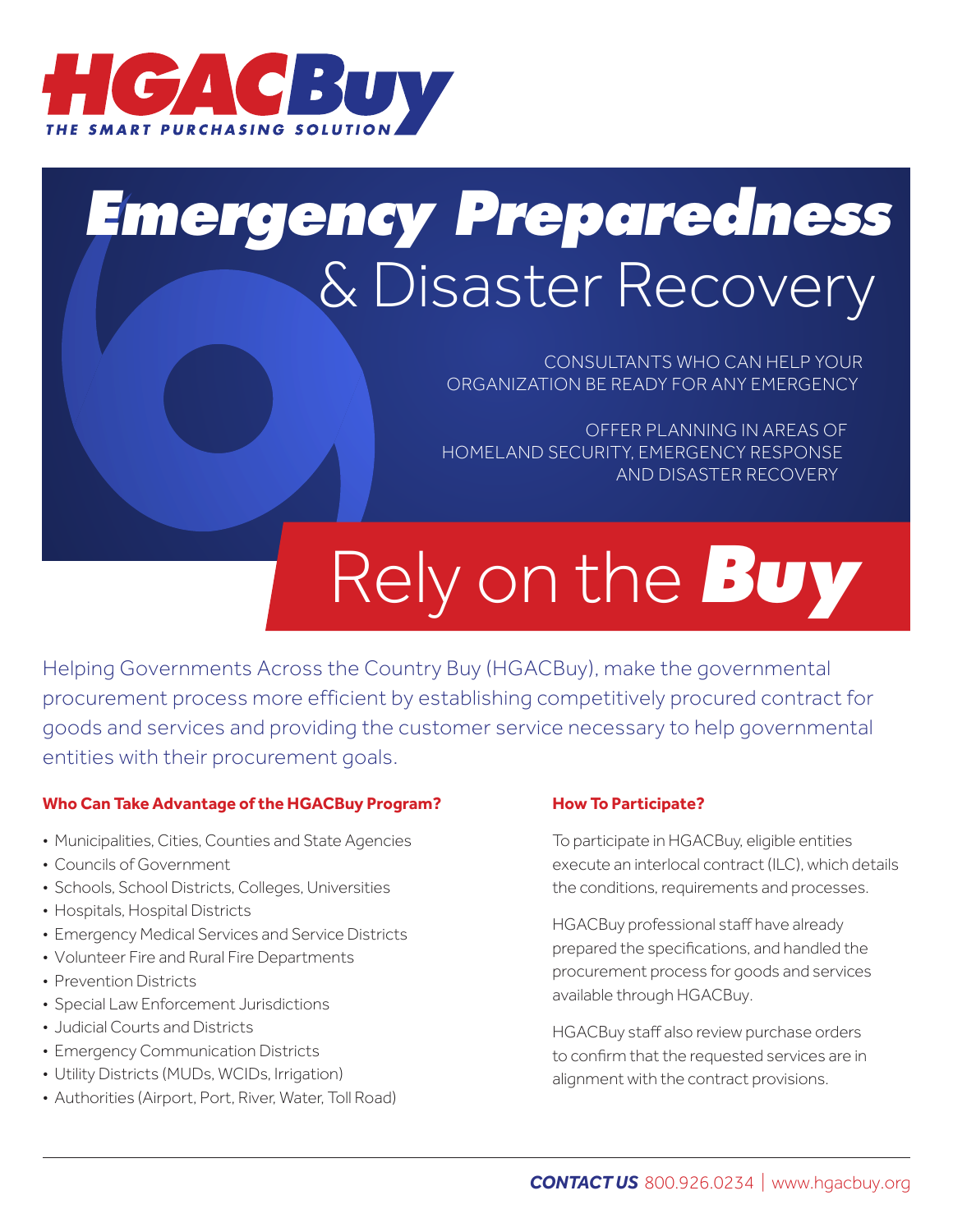

## *Emergency Preparedness* & Disaster Recovery

CONSULTANTS WHO CAN HELP YOUR ORGANIZATION BE READY FOR ANY EMERGENCY

OFFER PLANNING IN AREAS OF HOMELAND SECURITY, EMERGENCY RESPONSE AND DISASTER RECOVERY

# Rely on the *Buy*

#### **WHY HGACBuy?**

HGACBuy offers the simplest way to buy. All our contracts have been awarded by virtue of a competitive bid or RFP process in accordance with government purchasing statutes.

#### **Entities Eligible for HGACBuy Membership**

- Municipalities, Cities, Counties and State Agencies
- Councils of Government
- Schools, School Districts, Colleges, Universities
- Hospitals, Hospital Districts
- Emergency Medical Services and Services Districts
- Volunteer Fire and Rural Fire Departments
- Prevention Districts
- Special Law Enforcement Jurisdictions
- Judicial Courts and Districts
- Emergency Communications Districts
- Utility Districts (MUDs, WCIDs, Irrigation)
- Authorities (Airport, Port, River, Water, Toll Road)
- Not-for-Profit Corporations [501(c)3] providing government functions and services

#### **HOW TO JOIN**

An interlocal contract can be executed at no cost to you. You will find the ILC form on our website under "About Us." Then secure approval from appropriate authority in your organization and return the ILC form to HGACBuy for execution and to receive membership access to the program.

#### **WHAT MEMBERSHIP MEANS**

Access to competitively procured contracts with broad categories of products and services; bid/proposal documentation available for review and audit purposes; members purchase from and pay contractors directly.

For more information about HGACBuy and how we can help your government or eligible organization purchase more efficiently, call 1-800-926-0234, or visit our website at hgacbuy.org.

Got an emergency, and not yet a member? Contact us at 1-800-926-0234 or visit our website at hgacbuy.org.